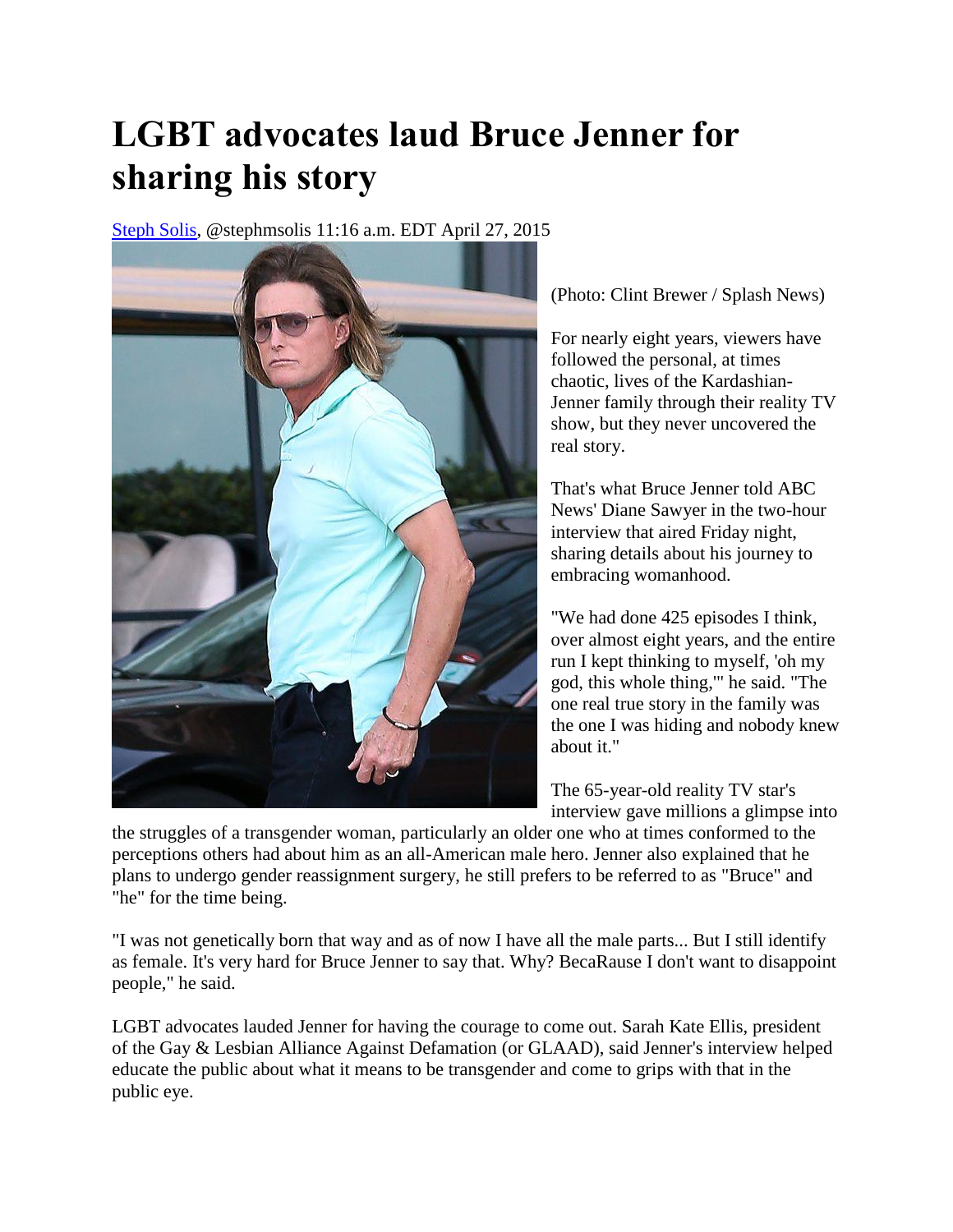"Though Jenner's journey is one that is deeply personal, it is also one that will impact and inspire countless people around the world," Ellis said in a statement.

## **Struggling with identity**

Local advocates said they were happy for Jenner and saw him as a growing number of people in his generation finally feeling safe and secure enough to embrace their identity.

"I think he talked about how his whole life he was bothered and kept pushing it down and trying to find a way to get around it," said Seth Rainess, a transgender life coach in Monmouth County. "That is the life of many people...I myself can certainly commiserate with that."

"I'm happy for him because it's a sense of freedom that I understand, and I'm right there with him."

Jenner recalled the first time he wore a dress. He was about 8 or 9 years old and he snuck over to a family member's closet, putting on the dress and carefully putting it back in the exact spot so he wouldn't get caught.

"At the time," he told Sawyer, "I didn't know why I was doing it besides it just made me feel good."

Abby Maisonave, president of the Jersey Shore chapter of PFLAG, said that while every transgender person's journey is different, Jenner's story highlighted the burden that comes with hiding one's true identity for many years.

"I felt that he did a really good portrayal of the struggle that hes had since he was very young and how he had to adapt to societal pressures, to not be who he felt he was," said Maisonave, who also serves as a regional director for PFLAG national.

## **Lending support**

One of the biggest lessons the public can take away from the interview was that support from family and friends is key, advocates said.

Sawyer asked Jenner whether he was afraid to tell his children, to which he replied "yes, every one of them." He told her he didn't want to hurt them or make them feel like the father who raised them was gone.

Stepdaughter Kim Kardashian spoke up for Jenner at an awards luncheon in New York hours before the interview.

"We always support each other," she said. "Our family is super supportive of everything that we do and you know we're gonna watch the special tonight and support Bruce and watch it with him tonight."